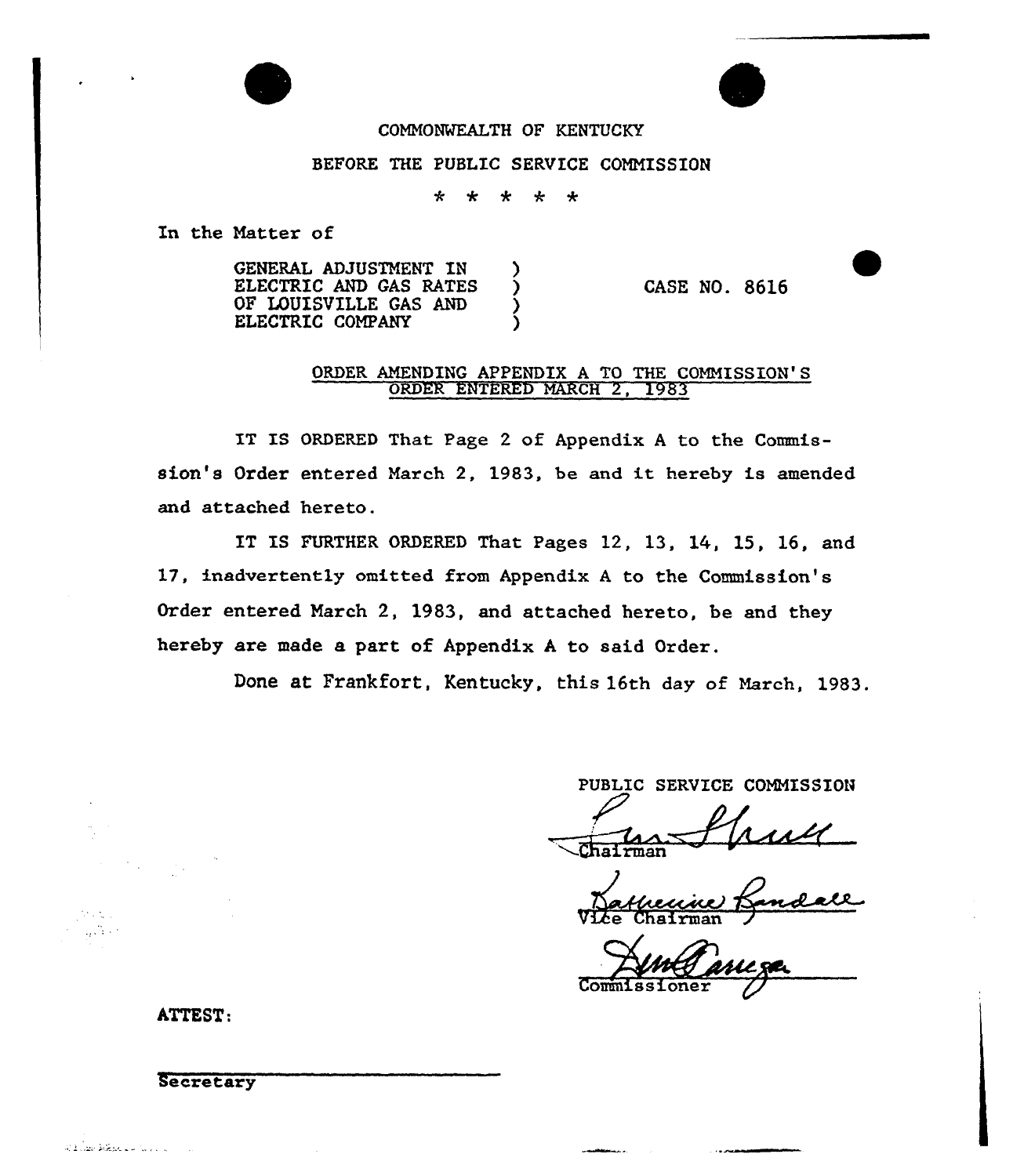

GENERAL SERVICE RATE\* AMENDED

# (RATE GS)

Rate:

Customer Charge:

\$3.50 per meter per month for single-phase service \$7.50 per meter per month for three-phase service

Winter Rate: (Applicable during 8 monthly billing periods of October through Nay)

All kilowatt-hours per month 5.850c per Kwh

Summer Rate: (Applicable during 4 monthly billing periods of June through September)

All kilowatt-hours per month  $6.603c$  per Kwh

#### Minimum Bill:

The minimum bill for single-phase service shall be the customer charge.

The minimum bill for three-phase service shall be the customer charge; provided, however, in unusual circumstances where annual kilowatt-hour usage is less than 1,000 times the kilowatts of capacity required, Company may charge a minimum bill of not more than 85c per month per kilowatt of connected load.

#### SPECIAL RATE FOR NON-RESIDENTIAL ELECTRIC SPACE HEATING SERVICE - RATE GS\*

#### Rate:

For all consumption recorded on the separate meter during the heating season the rate shall be  $4.203c$  per kilowatthour. This special rate shall be subject to the Primary<br>Service Discount, Fuel Clause and Prompt Payment Provisio as are embodied in Rate GS. During the four non-heating season months any electric usage recorded on the separate season months any executive assge recorded on the separate Rate GS.

#### Minimum Sill:

\$6.10 per month for each month of the "heating season". This minimum charge is in addition to the regular monthly minimum of Rate GS to which this rider applies.

 $\sim$  10  $\sim$  10  $\sim$  10  $\sim$  100  $\sim$  100  $\sim$  100  $\sim$  100  $\sim$  100  $\sim$ 

The monthly kilowatt-hour usage sha11 be subject to plus or minus an adjustment per Kwh determined in accordance with the Fuel Adjustment Clause.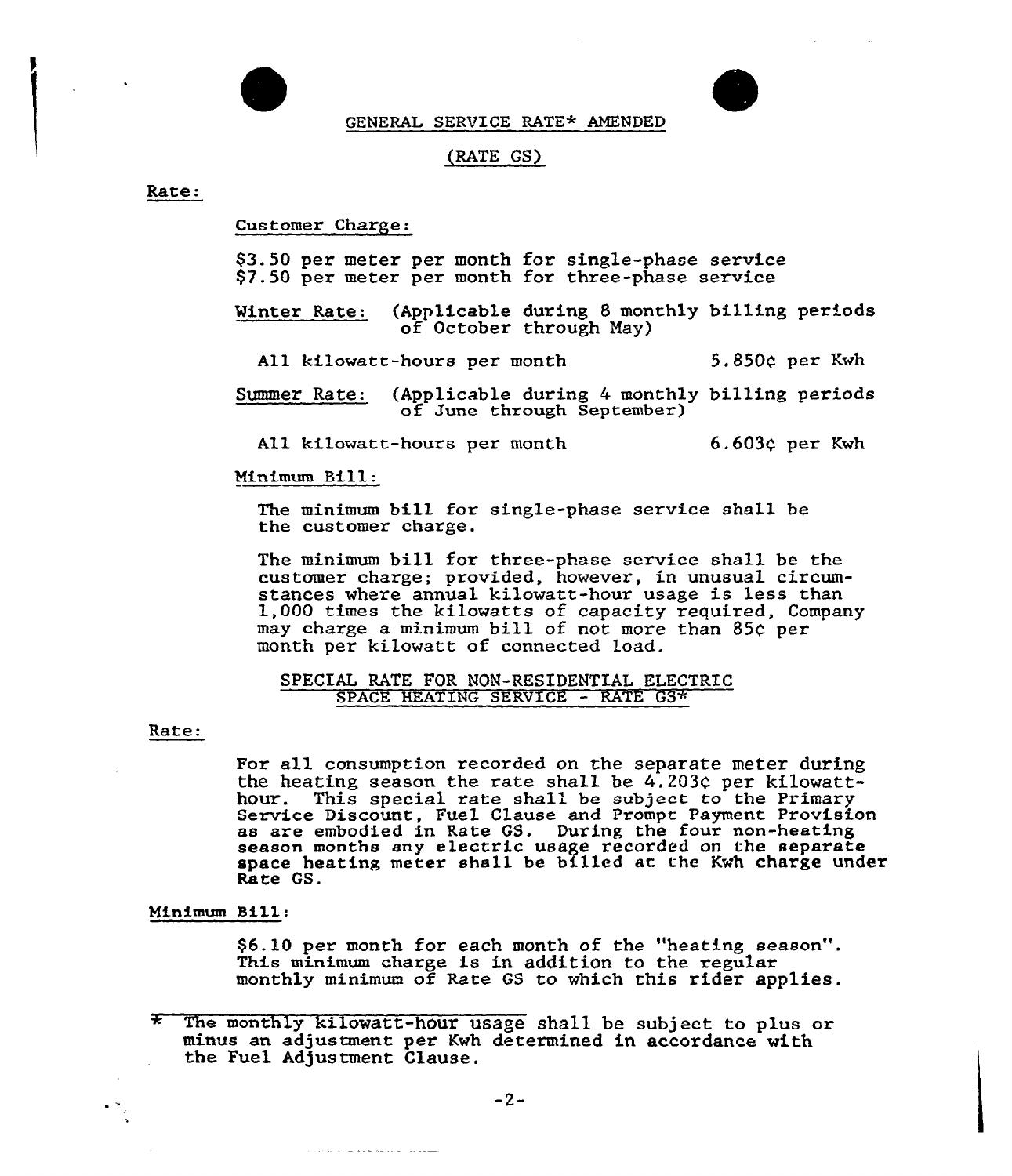# Interruptible Service

### Applicable:

To Large Commercial Rate LC and Industrial Power Rate LP.

# Availability:

Available for separately metered interruptible service to any customer whose interruptible contract demand is at least 1,000 kilowatts.

# Rate:

The monthly bill for service under this rider shall be determined in accordance with the provisions of either Rate LC or Rate LP, except there shall be an interruptible demand credit determined in accordance with one of the following categories of interruptible service:

| Interruptible<br>Service<br>Categories | Maximum Annual<br>Hours of<br>Interruption | Monthly<br>Demand<br>Credit<br>(5/Kw/Mo) |
|----------------------------------------|--------------------------------------------|------------------------------------------|
|                                        | 150<br>200<br>-250                         | 1.14<br>1.49<br>1.86                     |

The interruptible demand credit shall be applied to the monthly billing demand for interruptible service determined in accordance with the determination of billing demand provision under either Rate LC or Rate LP as applicable, except the billing demand shall not be less than 50 percent of the customer's contract demand.

# Interruption of Service:

The Company will be entitled to require customer to interrupt service at any time and for any reason upon providing rupt service at any the and for any reason upon providing<br>at least 10 minutes' prior notice. Such interruption shall not exceed 10 hours duration per interruption

-12-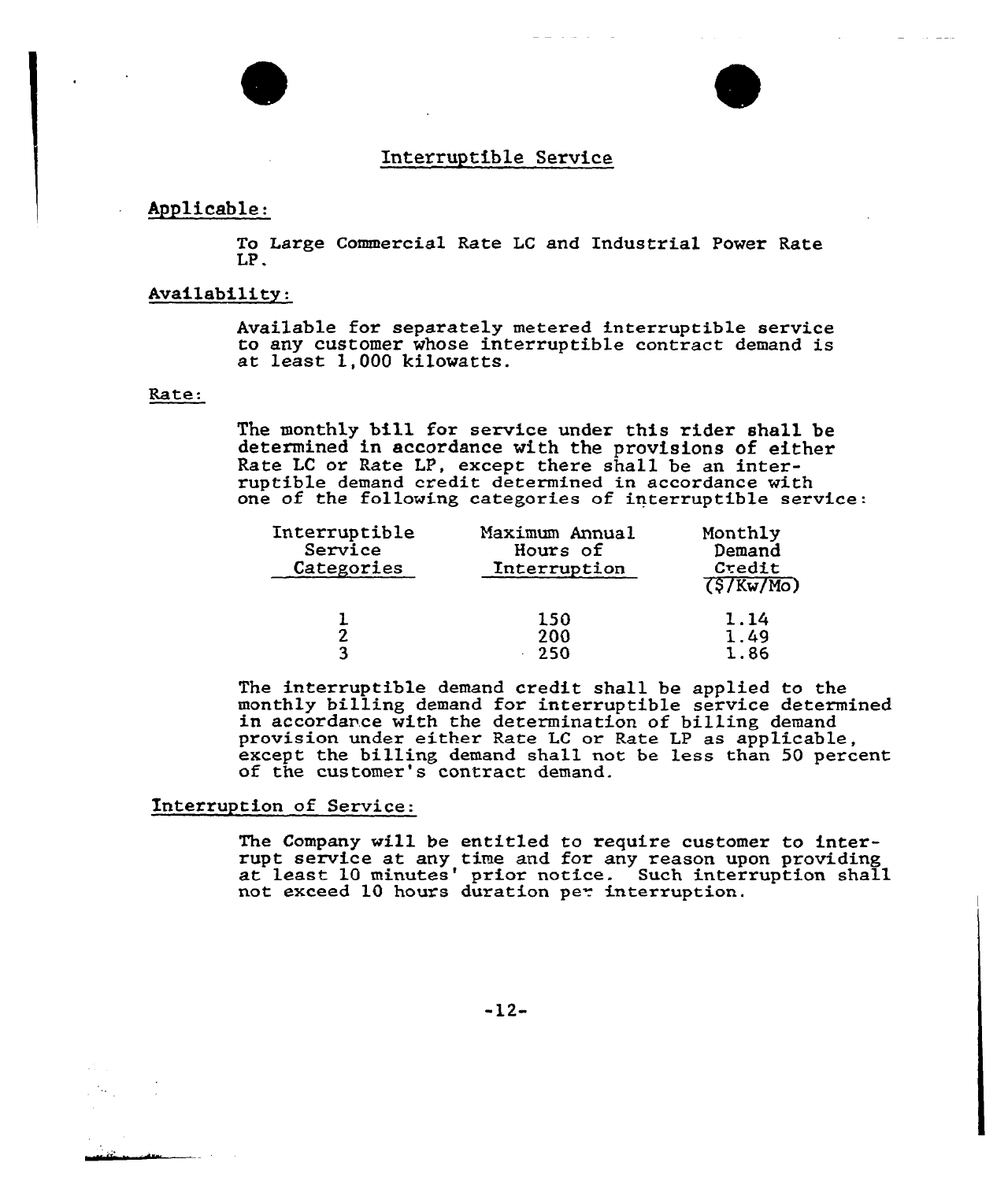### Penalty for Unauthorized Use:

In the event customex fails to comply with a Company request to interrupt either as to time or amount of power used, the customer shall be billed for the monthly billing period of such occurrence at the rate of \$15.00 per kilowatt of monthly billing demand. Failure to interrupt may also result in the termination of the contract.

Special Texms and Conditions:

- 1. The customer shall arrange his wiring so that interruptible service supplied under this rider shall be separately metered and segregated from firm service supplied under Rate LC or Rate LP.
- 2. Company will provide metex enclosure and furnish, place and maintain necessary suitable meter for measurement of service rendered hereunder. Customer will be responsible for installing and wiring the meter enclosure.
- 3. The minimum original contract period shall be one year and thereafter until terminated by giving at least 6 months previous written notice, but Company may require that a contract be executed for a initial term when deemed necessary by the size of the load or other conditions.
- Except as specified above, all other provisions of 4. Rate LC or Rate LP shall apply.

Supplemental or Standby Service

# Applicable:

To Large Commercial Rate LC and Industrial Power Rate LP.

Availability:

Available to customers whose premises or equipment are regularly supplied with electric energy from generating facilities other than those of Company and who desire to contract with Company for reserve, breakdown, supplemental ox standby service.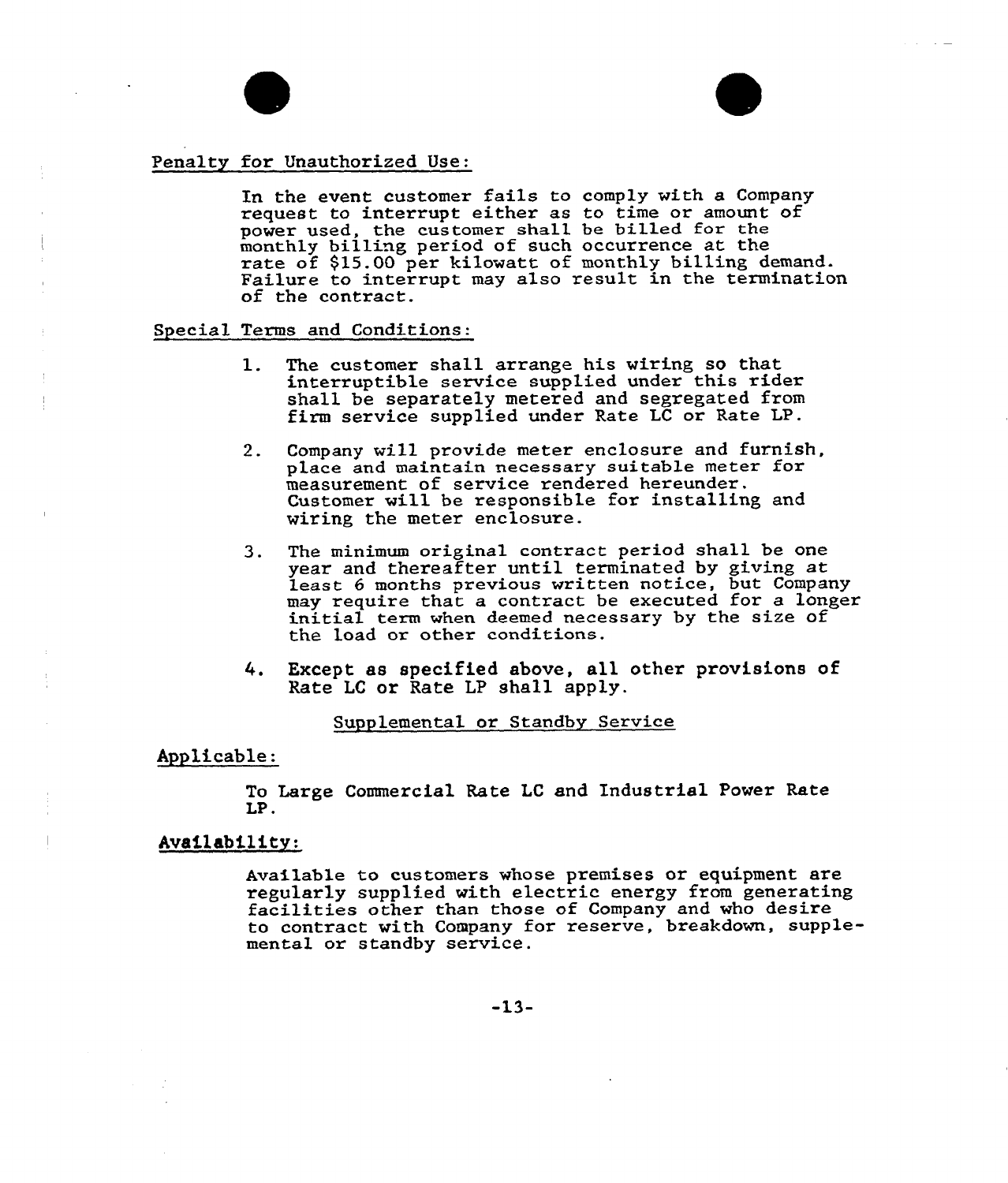

 $\ddot{\phantom{a}}$ 



# Rate:

Electric service actually used each month will be charged for in accordance with the provisions of the applicable rate schedule; provided, however, that the monthly bill shall in no case be less than an amount calculated at the rate of \$5.05 per kilowat applied to the Contract Demand.

 $-14-$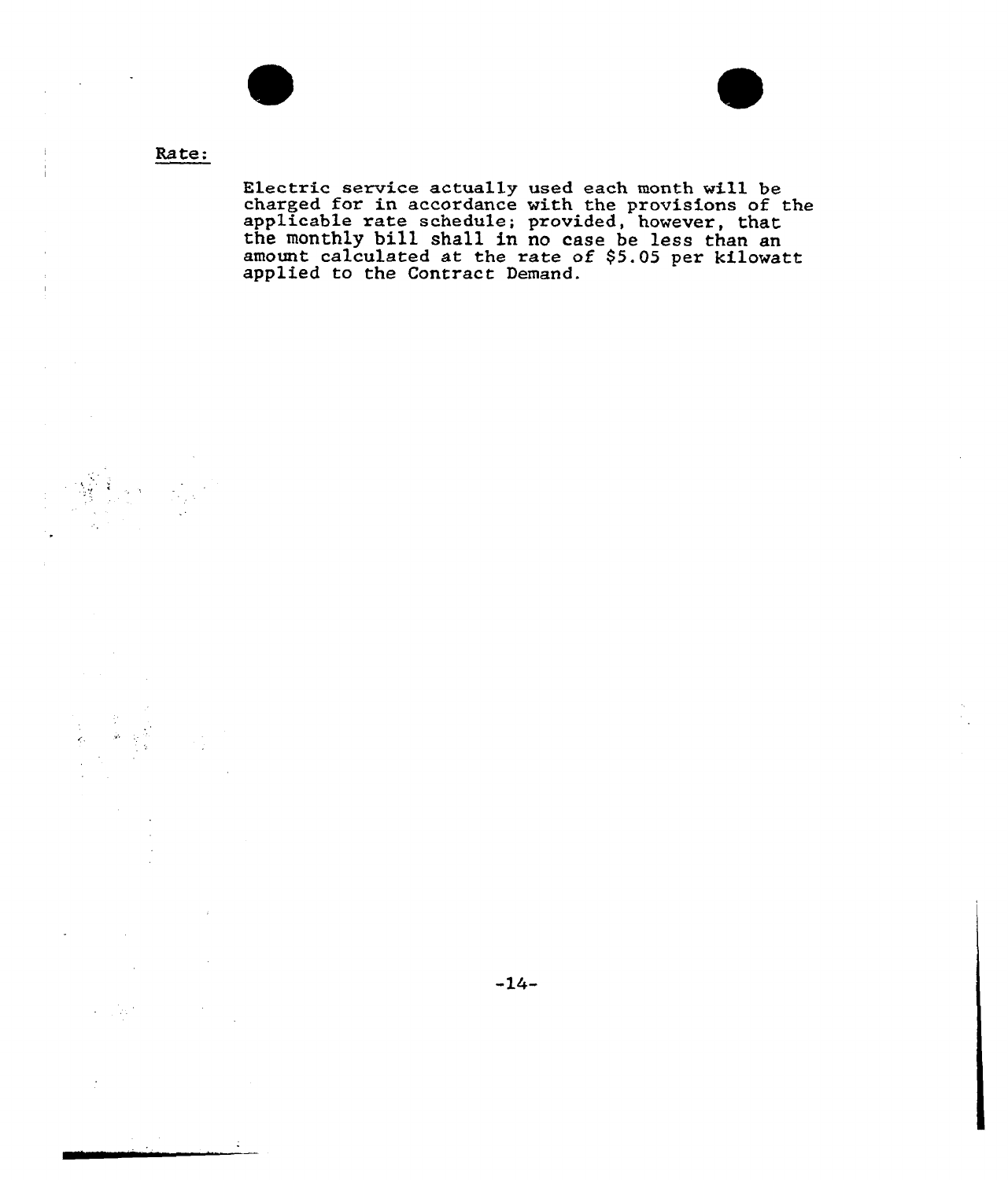

# RULES AND REGULATIONS GOVERNING THE SUPPLY OF GAS SERVICE

### Gas Service Restrictions

#### 2. New Customers.

الأكس كمقطور

(a) For Service Under Rate G-1. Single family dwelling units individually metered. Commercial and industriai customers and multi-family residences served through a single meter, provided the connected gas space heating<br>load is not more than 4,000 cubic feet per hour. Company will have the right to limit the total connected load of all facilities to a maximum of 8,000 cubic feet per hour, when in Company's judgement such is necessary in order to enable it to continue to supply reliable service to existing customers.

(b) For Service Under Rate G-8. Commercial and industrial customers with connected gas space heating loads discrial castomers with connected gas space heating roads that Company will not be obligated to supply such loads in excess of 40,000 cubic feet per hour. (When space heating service is supplied under Rate G-B, non-space heating load may be supplied under another rates schedule.)

(c) For Service Under Other Rate Schedules. Company may undertake to serve new customers with requirements in excess of those allowable under either of the above rate schedules when in its judgement actual and potential gas supplies are sufficient to enable it to do so. Company will designate the applicable rate schedule under which such service will be supplied.

#### 3. Increase in Service to Existing Customers.

(a) Additional Service Under Rate G-1. The Company will permit the addition of connected gas loads under Rate G-1; provided, however, that the total connected load of space heating equipment as increased shall not exceed 4,000 cubic<br>feet per hour. Company will have the right to limit the<br>total connected load of all facilities to a maximum of 8.000 cubic feet per hour, when in Company's judgement such is necessary in order to enable it to continue to supply re- liable service to existing customers.

-15-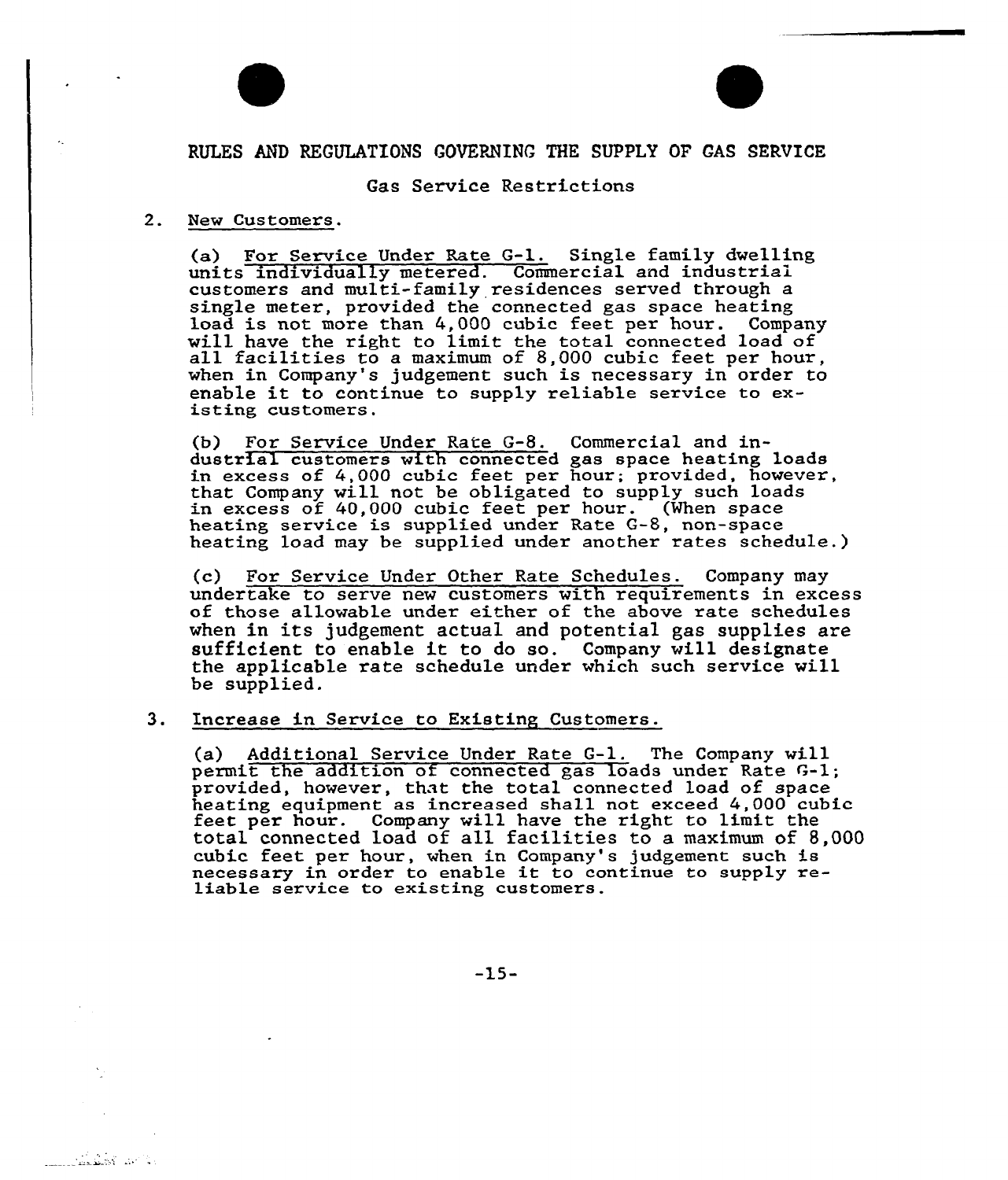

- 6. Transfer from G-8 to G-1. Any existing customer served under Rate G-8 may, upon application, be transferred to Rate G-l if his total connected gas space heating load is not more than 4,000 cubic feet per hour. Company will not be obligated to make such transfer where the total connected gas load exceeds 8,000 cubic feet per hour.
- 8. Priority Considerations. If at any time, the Company is required to select among applicants for service as provided for in Paragraphs  $2(c)$  or  $3(c)$  above, it will, to the extent practicable, observe the follow'ng priorities in the order named:
	- (a) Schools, hospitals and similar institutions.<br>(b) Other commercial establishments.
	- (b) Other commercial establishments.<br>(c) Industrial process and feedstock
	- (c) Industrial process and feedstock uses.<br>(d) Other industrial applications.
	- Other industrial applications.

#### Curtailment Rules

l. Definitions.

سندسة

Base Period: The <sup>12</sup> months ended with the October <sup>1973</sup> billing period; or., such subsequent period where new customex's were added ox inexeases in connected loads to existiny customers were permitted in accordance with the Company<sup>T</sup>s Gas Service Restrictions.

3. Pro-rata Curtailment. In order to meet seasonal and daily sendout requirements, to preserve underground storage sendout requirements, to preserve underground storage deliverability, and to provide for adequate and timely underground storage injections, Company will implement pxo-xata curtailment with respect to the classes of customers here listed.

 $-16-$